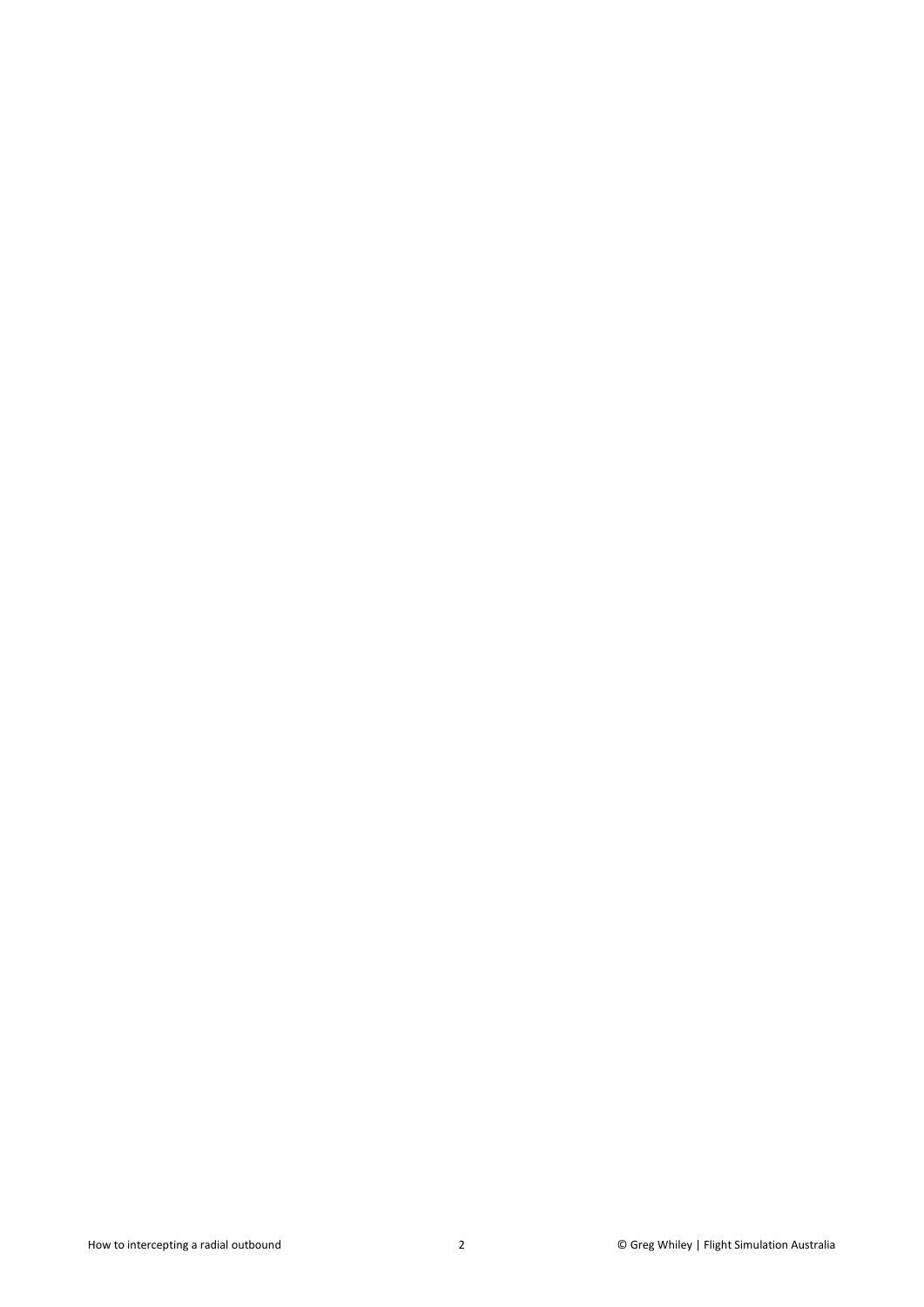" Takeoff runway 34. Fly runway heading to 5000, then turn left heading 065 to intercept the 228 radial of the XYZ VOR".

Statements such as the one above will often be found in Aussie Star and other flight narratives. What does it mean to 'intercept a radial' and how do you do it? In this training resource we will look how to execute this navigational procedure and gain an understanding of the technology and the terminology relating to this aviation procedure. Whether you are flying IFR and wanting to fly towards a VOR or GPS waypoint, or flying VFR and you want to intercept the track you wish to fly to get to your destination or next waypoint, the procedure is essentially the same. The examples given in this article relate to glass cockpit operations.

## **VOR navigation**

First of all a basic understanding of VOR navigation is needed to identify what a radial is. The Global Positioning System (GPS) is increasingly making inroads into aviation navigation and offers flexibility not available with either NDB (non-directional beacon) or VOR systems. However, it is supplementing these systems and at this stage, not totally replacing them. From a flight simulation point of view, VOR navigation still commands a valuable place. So what is the VOR system and how does it work? The basic principle the VHF Omnidirectional Range (VOR) navigation system is quite simple. The VOR facility transmits two signals at a time on a set VHF frequency. One signal is constant in all directions, while the other is rotated about the station. The airborne equipment, if installed, receives both signals, calculates the difference between the two signals, and interprets the result as a *radial* from the station. This is a very important point with VOR navigation. The radial signals of a VOR station always point away from the station. Therefore, if you are flying away from a VOR station you fly the heading of the radial. If you are flying towards a VOR station you fly the reciprocal heading.



Figure 1: VOR radials Salem Airport

The blue VOR compass rose in figure 1 is for the Salem Airport VOR (SVM) which has a frequency of 114.3. The arrow points towards magnetic north.

Using this example, the aircraft shown in figure 1 is flying on a heading of 280°. If its nav radio was tuned to the Salem VOR, in position A it would be on the 100 radial. In position B it would be on the 280 radial. If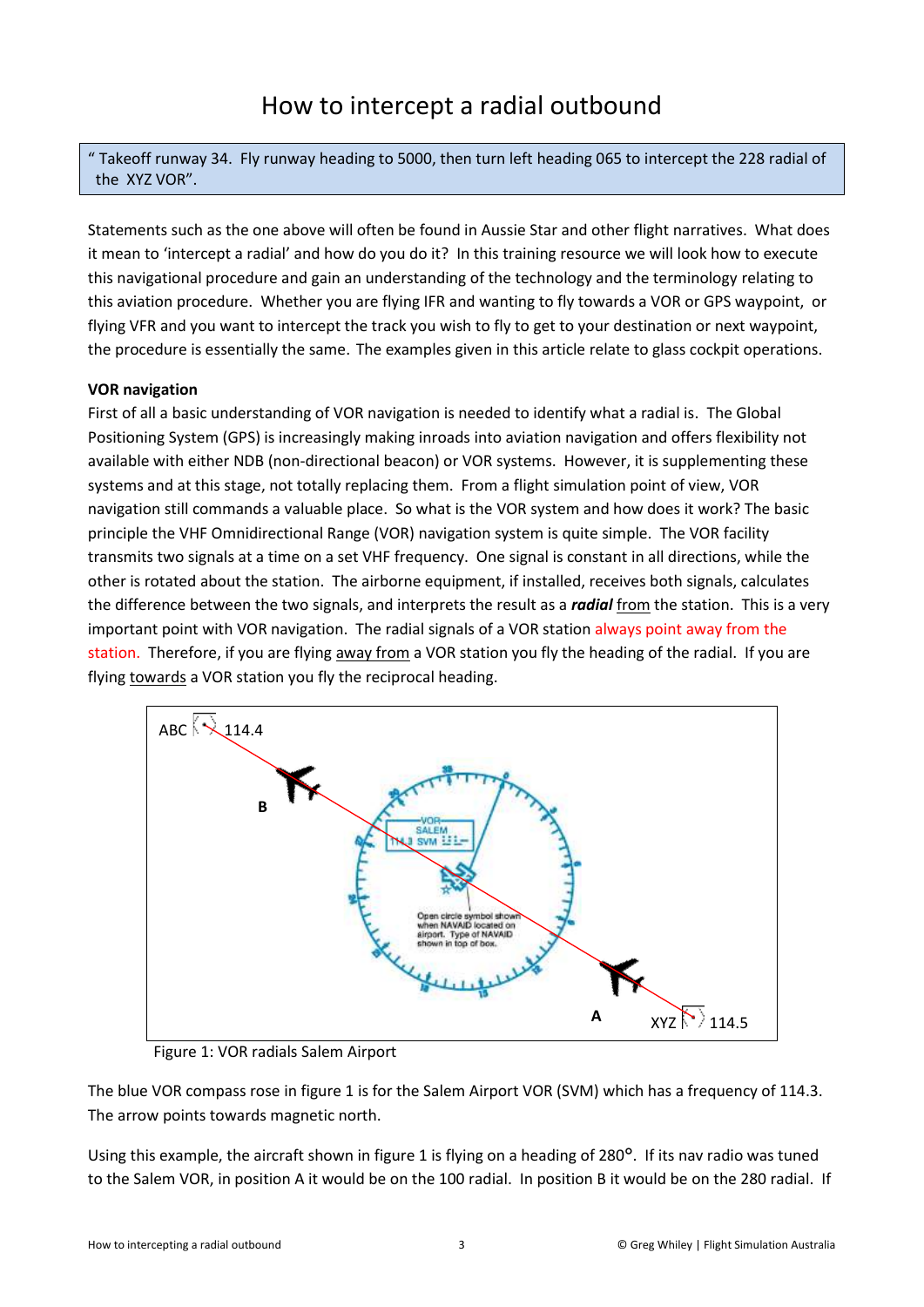in position A it was tuned to the ABC VOR (114.4) it would still have a heading of 280°, but would be on the 100 radial of ABC; and so on.

## **Intercepting a radial outbound**

Suppose you were flying from Melbourne (YMML) to Sydney (YSSY) departing runway 16. You have entered your flight plan into the GPS and first waypoint is the Eildon Weir (ELW) VOR, frequency 112.30 which is on the 048 degrees radial outbound from the Melbourne VOR. On takeoff your heading will be 161 degrees which will take you away from the outbound radial. So how do you get on track to get to ELW?

In setting up your navigation aids prior to takeoff, you use the course selector to have the Nav 1 needle point to 048 degrees, as shown in figure 2 below. This shows that you will need to make a left turn to fly towards the 048 degree radial.



Figure 2: Navigation settings prior to takeoff

On takeoff then, you climb to a desired altitude, let's say 2,000 feet, and make a standard left turn; but to what heading? If you turn to a heading of 048 degrees, that would take you on a direct track to the ELW VOR. But that's not what you want. You want the **radial** from the Melbourne VOR to the ELW VOR, so you will need to turn to a heading beyond 048. The idea is to intercept the radial at an angle of about forty-five degrees. So you would turn left to a heading of around 030 degrees. If you are on Autopilot at this stage, you would use the Heading Selector knob. See Figure 3



Figure 3: Heading selected as 030°

The GPS can help verify if you have made a turn to a suitable heading. The Course to Steer (CTS) window will tell you which heading to steer to intercept the